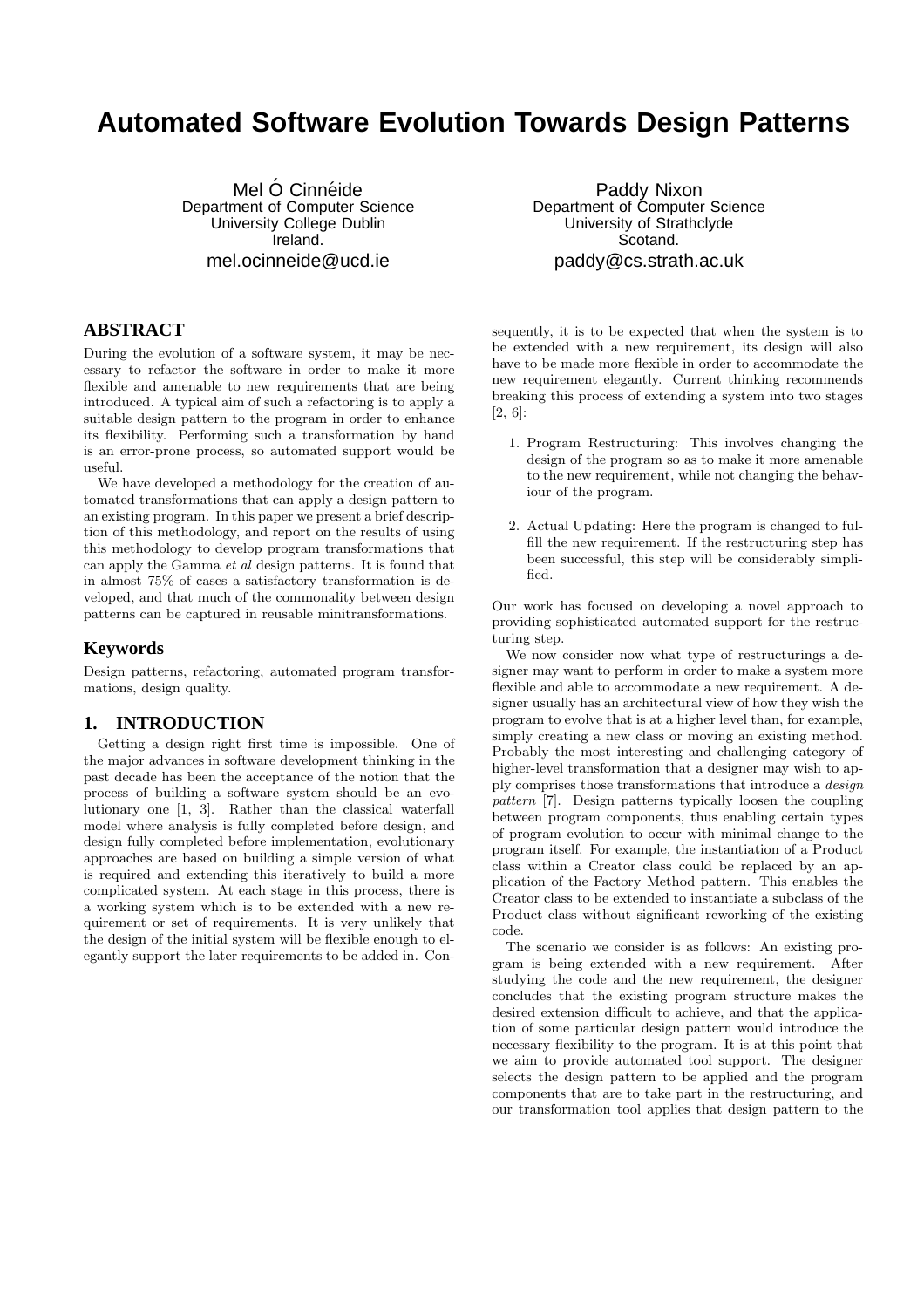given program components in such a way that program behaviour is maintained.

A key aspect of our approach is that the intellectual decision of what design pattern to apply, and where to apply it, remains with the designer. We are not attempting to formalise or automate quality; our aim is to remove the burden of tedious and error-prone code reorganisation from the designer. In this paper we will present the results of developing a suite of automated design pattern transformations.

### **2. METHODOLOGY**

The complete methodology is depicted in summary form as a UML activity chart in figure 1. An earlier version of this methodology is described in [9], while the full details of our current methodology are described in [8, chapter 4]. For space reasons, we confine ourselves in this section to providing a coarse outline of the methodology.

Initially a design pattern is chosen that will serve as a target for the design pattern transformation under development. We then consider what the starting point for this transformation will be, that is, what sort of design structures it may be applied to. This starting point is termed a *precursor*. A precursor is a design structure that expresses the intent of a design pattern in a simple way, but that would not be regarded as an example of poor design. This is not a formal definition, but it serves to exclude both the "green field" situation where there is no trace of the intent of the pattern in the code, and the antipattern situation where the programmer has resolved the problem in an inadequate way.

For example, the precursor we use for the Factory Method pattern is simply this: the Creator class must create an instance of the Product class. This condition may appear to be trivial, but it is a natural precursor to the Factory Method pattern. The Creator class creates and uses an instance of the Product class and while this is adequate for the moment, a new requirement may demand that the Creator class be able to work with other types of Product class and this will require the application of the Factory Method pattern. In terms of Foote and Opdyke's lifecycle model [5], precursors are structures that are likely to be built during the *prototyping* phase. They are simple structures that are adequate for the purposes of building a working system rapidly, but inadequate in terms of supporting future evolution and reuse.

It has now been determined where the transformation begins, (the precursor) and where it ends (the design pattern itself). This transformation is then decomposed into a sequence of *minipatterns*. A minipattern is a design motif that occurs frequently; in this way it is similar to a design pattern but is a lower-level construct. Examining the design pattern catalogues [4, 7], it is clear that certain motifs occur repeatedly across the catalogues. For example, a class may know of another one only via an interface, or the messages received by an object may be delegated to a component object for detailed processing. These design motifs, or minipatterns, are combined in various ways to produce different design patterns. In this way a pattern can be viewed as a composition of minipatterns.

For every minipattern discovered a corresponding *minitransformation* that can apply this minipattern must also be developed. A minitransformation comprises a precondition, an algorithmic description of the transformation, and a postcondition. The program that is being transformed must satisfy this precondition in order for the minitrans-



**Figure 1: The Design Pattern Methodology**

formation to maintain the behaviour of the program. The transformation itself is expressed as a composition of *primitive refactorings*, which have already been demonstrated to be behaviour preserving. The pre- and postconditions of the entire minitransformation are computed by applying a semi-formal technique, described in full detail in [8, chapter 3].

Minitransformations are our primary unit of reuse, so for any minipattern identified we first check if a minitransformation for it has already been built as part of the development of a previous design pattern transformation. If so, that minitransformation can be reused now, otherwise a new minitransformation must be developed. By focusing on developing transformations for minipatterns, we are able to develop a library of useful transformations that can be reused whenever that minipattern is identified again in a later development.

The final design pattern transformation can now be defined as a composition of minitransformations and possibly some primitive refactorings. The pre- and postconditions for this design pattern transformation are computed in the same way as they are computed for a minitransformation.

### **3. RESULTS**

We applied this methodology to a set of seven patterns from the Gamma *et al* catalogue [7], and prototyped the resulting transformations. Using the experience gained from this process, we analysed the remaining Gamma *et al* patterns with a view to finding a suitable precursor, assessing if a workable transformation can be built, and determining the minitransformations that are likely to be used. In each case we assessed the result we achieved and placed it in one of the following categories: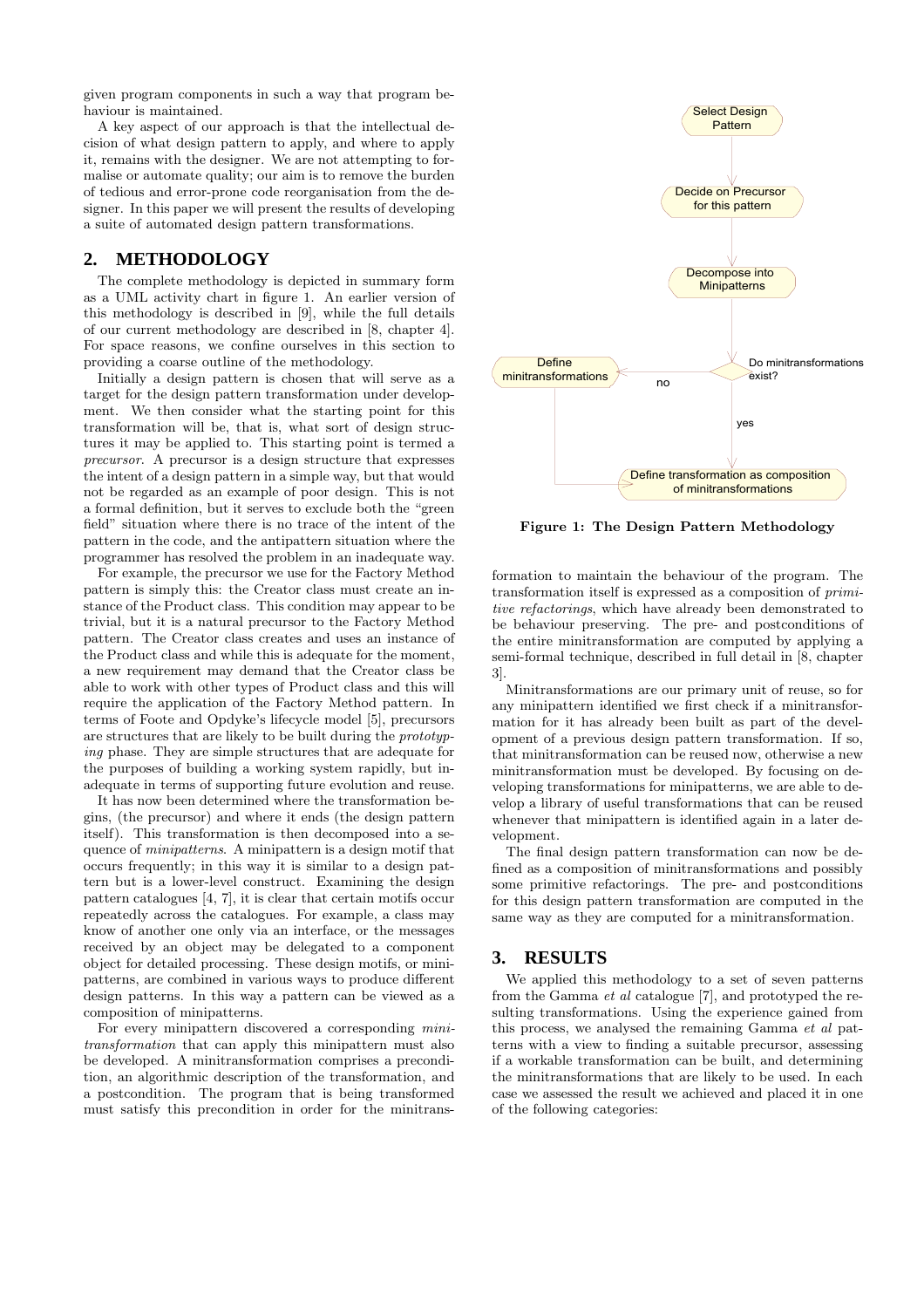| <b>Pattern Name</b>     | Purpose     | Assessment  |  |
|-------------------------|-------------|-------------|--|
| Abstract Factory        | creational  | Excellent   |  |
| <b>Builder</b>          | creational  | Excellent   |  |
| <b>Factory Method</b>   | creational  | Excellent   |  |
| Prototype               | creational  | Excellent   |  |
| Singleton               | creational  | Excellent   |  |
| Adapter                 | structural  | Excellent   |  |
| <b>Bridge</b>           | structural  | Excellent   |  |
| Composite               | structural  | Excellent   |  |
| Decorator               | structural  | Partial     |  |
| Facade                  | structural  | Impractical |  |
| Flyweight               | structural  | Impractical |  |
| Proxy                   | structural  | Partial     |  |
| Chain of Responsibility | behavioural | Excellent   |  |
|                         |             |             |  |
| Command                 | behavioural | Partial     |  |
| Interpreter             | behavioural | Impractical |  |
| Iterator                | behavioural | Partial     |  |
| Mediator                | behavioural | Impractical |  |
| Memento                 | behavioural | Partial     |  |
| Observer                | behavioural | Impractical |  |
| State                   | behavioural | Partial     |  |
| Strategy                | behavioural | Excellent   |  |
| Template Method         | behavioural | Excellent   |  |

**Table 1: Assessment of Design Pattern Transformations**

| Assessment  | No. of Patterns | Percentage |
|-------------|-----------------|------------|
| Excellent   |                 |            |
| Partial     |                 | 269        |
| Impractical |                 |            |

|  |  |  | Table 2: Summary of Assessments |
|--|--|--|---------------------------------|
|--|--|--|---------------------------------|

- 1. *Excellent*: The methodology worked very well. A plausible precursor was found and a compelling transformation was built, making use of some of the minitransformations already identified.
- 2. *Partial*: There is some problem with the result that means a usable transformation can be developed, but it is not complete. Typically the designer is left with some work to do by hand in order to complete the transformation.
- 3. *Impractical*: There is a serious problem with the result that makes it impossible to build a transformation, or produces one whose precondition is so constrained that it is of no practical value.

The results are presented in complete form in table 1, and in summary form in table 2. These tables indicate a very satisfactory result. An excellent transformation was achieved for close to half the patterns considered, and in a further 26% of cases a workable, though partial, transformation was found.

The methodology worked very well for the creational patterns, but not so successfully for the structural patterns or behavioural patterns. It was to be expected that behavioural patterns would cause problems, but it is surprising that the results for the structural patterns were not better. Our approach is based on static analysis of the program,

and so deals more easily with concrete program structure than with dynamic behaviour. The reason for this apparent anomaly is that although a pattern is assigned one of three categories, it may well contain elements from all three. For example, Abstract Factory is a very static, creational pattern but Builder, although also categorised as creational, has a distinct behavioural flavour as the objects in question are created in a dynamic "piecemeal" fashion.

Other initially surprising results were those for Strategy (a behavioural pattern that worked well) and Facade (a structural pattern that failed). In the case of Strategy, we used a precursor where the behavioural aspects of the pattern are already encapsulated within methods. The transformation therefore just has to deal with the structure of this pattern, and this proved straightforward to handle. Facade presented the opposite problem. Its structure is easy to deal with, but there is also a behavioural element in how the client classes interact with the subsystem classes that are to be encapsulated, and this behavioural element could not be extracted and transformed.

The following minipatterns were identified during the process of building these transformations:

- 1. Abstraction adds an interface to a class that reflects how the class is used in some context. This enables another class to take a more abstract view of this class by accessing it via this interface.
- 2. ENCAPSULATECONSTRUCTION is applied when one class creates instances of another, and it is required to weaken the binding between the two classes by packaging the object creation statements into dedicated methods.
- 3. AbstractAccess is applied when one class uses, or has knowledge of, another class, and we want the relationship between the classes to operate in a more abstract fashion via an interface.
- 4. PartialAbstraction constructs an abstract class from an existing class and creates an inheritance relationship between the two classes.
- 5. WRAPPER is applied to "wrap" an existing receiver class with another class, in such a way that all requests to an object of the wrapper class are passed to the receiver object it wraps, and similarly any results of such requests are passed back by the wrapper object.
- 6. Delegation moves part of an existing class to a component class, and sets up a delegation relationship from the existing class to its component.

Reuse of minipatterns is an important issue to consider. We hoped that the minipatterns uncovered during the development of the earlier design pattern transformations would prove useful in later developments. In table 3 we depict the reuse of minipatterns across the design pattern transformations. Note that for simplicity, when one transformation reuses another in its entirety (e.g., Abstract Factory uses Singleton), we depict this as reuse of the component minitransformations. Also, we omit from the table design patterns for which no satisfactory transformation was found.

It is clear from this table that we have achieved considerable reuse of the set of six minitransformations that were uncovered during the development of these design pattern transformations. The actual reuse achieved is even